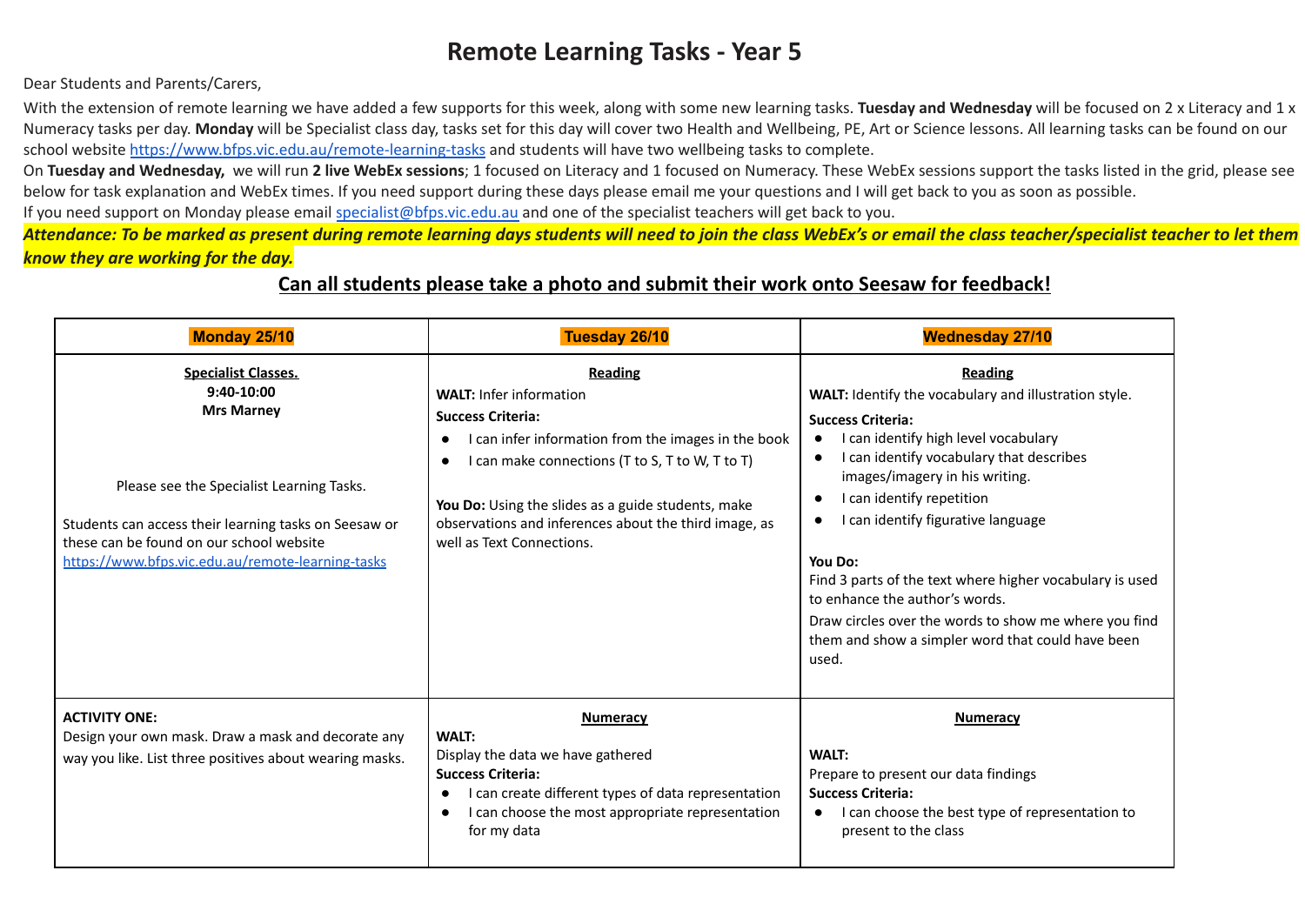|                                                                                                                       | You Do:<br>Students use Google Sheets (or draw) a graph from the<br>data they collected in the last Math's lesson. .                                                                                                                                                                                                                                                                                                                                                                                                                         | I can give reasons to justify why I chose this data<br>set and representation<br>I can consider the kinds of questions I will ask<br>about the data (both my own and others)<br>You Do:<br>You will be creating and answering questions that could<br>be asked about your data, combining simple numerical<br>questions as well as deep questions about the data.                                                                                                                                                                                                                    |
|-----------------------------------------------------------------------------------------------------------------------|----------------------------------------------------------------------------------------------------------------------------------------------------------------------------------------------------------------------------------------------------------------------------------------------------------------------------------------------------------------------------------------------------------------------------------------------------------------------------------------------------------------------------------------------|--------------------------------------------------------------------------------------------------------------------------------------------------------------------------------------------------------------------------------------------------------------------------------------------------------------------------------------------------------------------------------------------------------------------------------------------------------------------------------------------------------------------------------------------------------------------------------------|
| <b>ACTIVITY TWO:</b>                                                                                                  | <b>Writing</b>                                                                                                                                                                                                                                                                                                                                                                                                                                                                                                                               | <b>Writing</b>                                                                                                                                                                                                                                                                                                                                                                                                                                                                                                                                                                       |
| Go to Art for Kids Hubs on youtube. Choose your<br>favourites to draw.<br>https://www.youtube.com/watch?v=Lc1XoMILf4M | WALT: Generate ideas for a setting.<br><b>Success Criteria:</b><br>I can think of a setting and a game I'd like to write<br>$\bullet$<br>about.<br>I can think of at least 3-5 different settings for my<br>game<br>You Do:<br>Read through what you have written so far in your<br>narrative story. Count a tally of short, medium and long<br>sentences<br>Fill in the table on the slide.<br>Which one do you have most of?<br>If you have too many of one kind - revise and edit your<br>story to have a better mix of sentence lengths. | WALT: Create and develop a character and their<br>character traits.<br><b>Success Criteria:</b><br>I can create a character/s<br>I can give and label my character with some<br>character traits.<br>You Do:<br>We are nearly at the end of our writing unit. It is VERY<br>IMPORTANT that you apply these rules to your writing.<br>Your task for today is to edit your narrative story using a<br>red pen. Find the missing capital letters, full stops,<br>question marks, talking marks and any sentences that go<br>TOO LONG!<br>Upload a photo of your edited story to SeeSaw. |
|                                                                                                                       | <b>CIA: Digi-tech</b><br><b>WALT:</b> Explore and design an app<br><b>Success Criteria</b><br>I can generate ideas for my own app<br>I can identify the types of user interfaces I need for<br>the rest of my app<br>I can explain why each user interface is important<br>to my app<br>I can create a storyboard for my app                                                                                                                                                                                                                 | CIA: Digi-tech<br><b>WALT:</b> Explore how apps are created to solve problems<br><b>Success Criteria</b><br>I can identify and explain a problem that can be<br>solved using an app<br>I can develop an app to solve a problem<br>$\bullet$                                                                                                                                                                                                                                                                                                                                          |